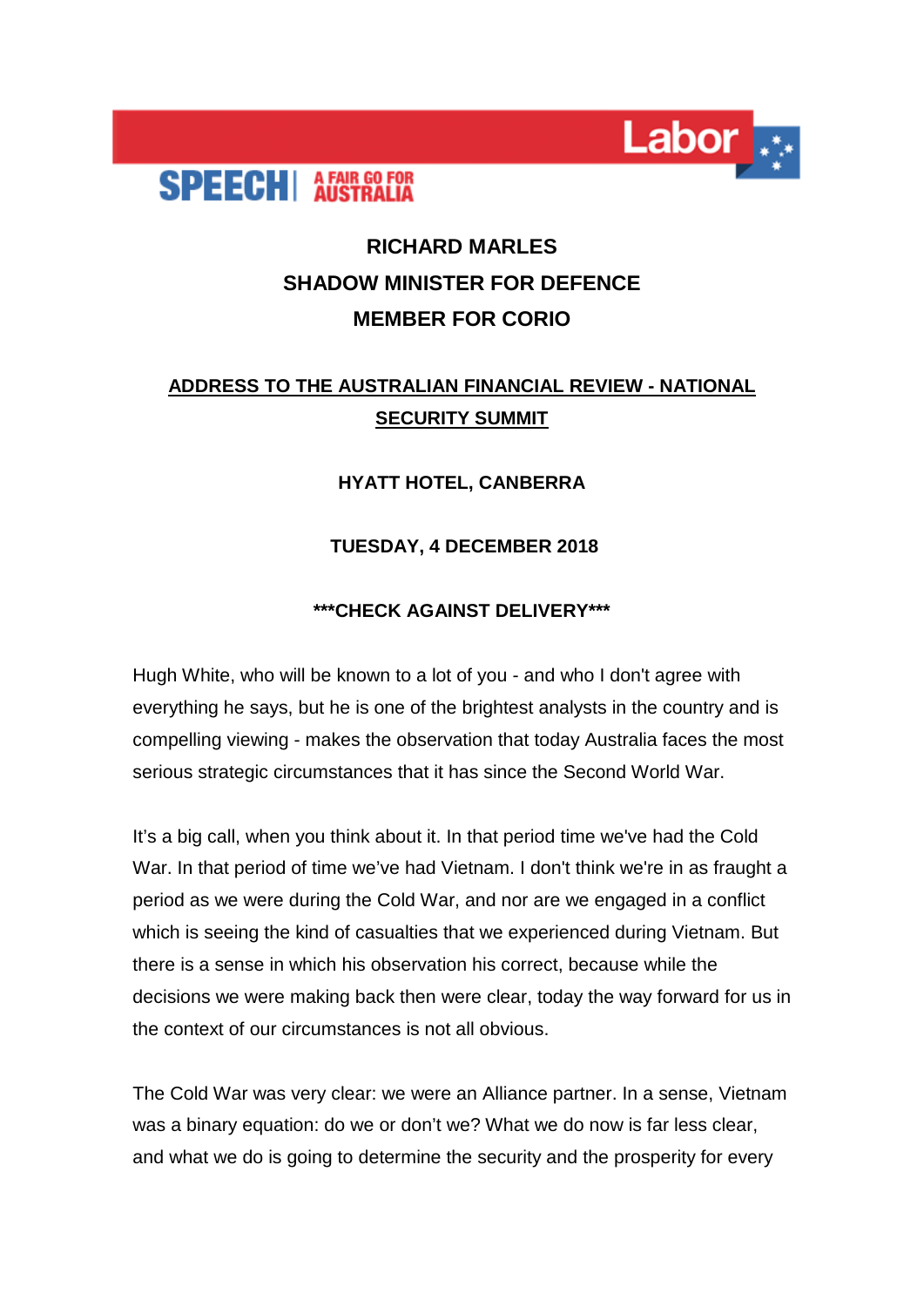Australian through the course of this century.

We are living in an era where we are seeing the rise of China. That's a fundamentally good thing. Our economy has been experiencing uninterrupted economic growth for a number of decades now and the rise of China is part of that story.

And China is not, in a world where people would seek to put black or white hats on one country or another, China is not a country you can put a black hat on. They are not the Soviet Union. We can make our human rights observations about China. China has also been responsible for the single biggest alleviation out of poverty in human history, which is a significant human rights achievement.

But at the same time China is unquestionably seeking to challenge and reshape the global rules-based order. I don't judge it, but I do observe it. You only need to look at what is going on in the South China Sea to witness that.

The global rules-based order, which both ourselves and America adhere to, which America has fundamentally underwritten since the end of the Second World War, is a fundamental plank of our security and our national prosperity, and so in making the observation that it is seeking to be challenged and reshaped, I'm also making an observation about what is Australia's national interest.

The South China Sea is the perfect example of that. The majority of our trade transits that body of water. It is completely in our national interest that the UN Convention on the Law of the Sea as we understand it is able to operate in that body of water.

So, how do we respond to China is not clear.

At the same time, we are looking about the place of America in the world.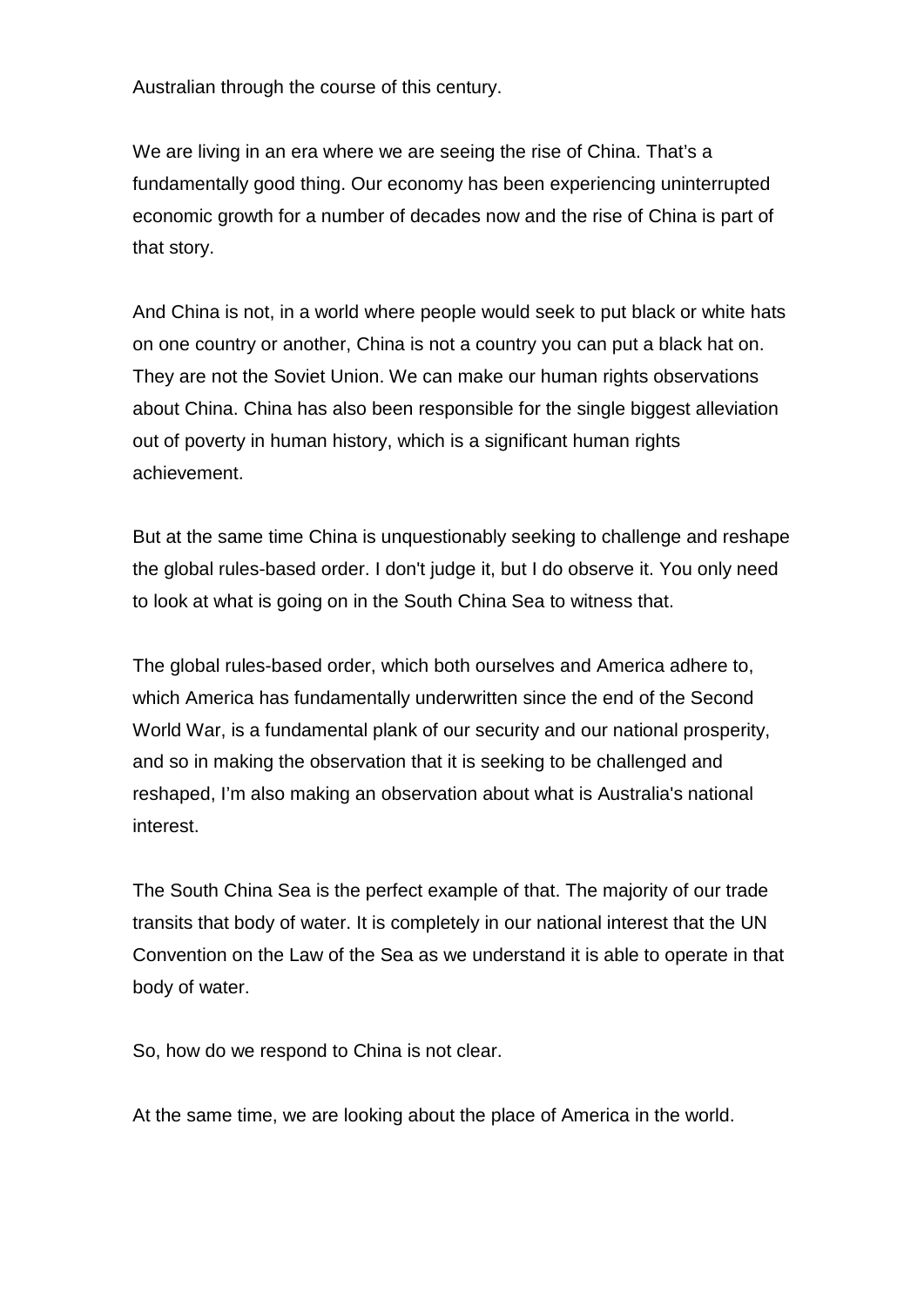Now, as a country which shares values as ours, as a democracy, the rule of law, but importantly seeks to assert a rule of law globally, which has been underwriting the global rules-based order, I actually think in this moment in time the Alliance is more relevant today than it has ever been. In making that observation it's also clear that that's an assessment that we make irrespective of who the prime minister or the president is of our two countries at any time.

It is also true to say that there are many analysts out there, Hugh being one of them, who would make an argument, or raise a question, I suppose, about the ongoing place of America in the world. Now, I actually think predictions of an American retreat are very premature. It is worth understanding that during the course of the first term of the Trump administration there will be an increase in the United States military presence the East Asian time zone, not a decrease.

For those who will make the argument about any supposed American retreat, Exhibit A is the TPP and America's abandonment of it. It's important to understand that's not just Trump. Hillary Clinton and the Democratic National Convention in the lead up to 2016 took a position that America will not be participating in an ongoing way in the TPP, and it is fundamentally important that we, from an Australian national interest point of view, we have an engaged America in this part of the world and in the world more generally.

It is fundamentally important that we have a predictable America. Global trade between China and America is fundamental to the global economy and therefore ours, and therefore our national interests. Again I make the observation that we have a president at this moment in time who would see it as a virtue, in a sense, that he is unpredictable, and maybe that has been a trait which has served him well in his past life, but it certainly does, if nothing else, create for an Alliance partner like ourselves challenges and questions.

So, this is the space in which we find ourselves today. How we navigate is not clear, but as I say, how we navigate it, well or badly, will determine our future.

There are a couple of observations I make in terms of what is absolutely key in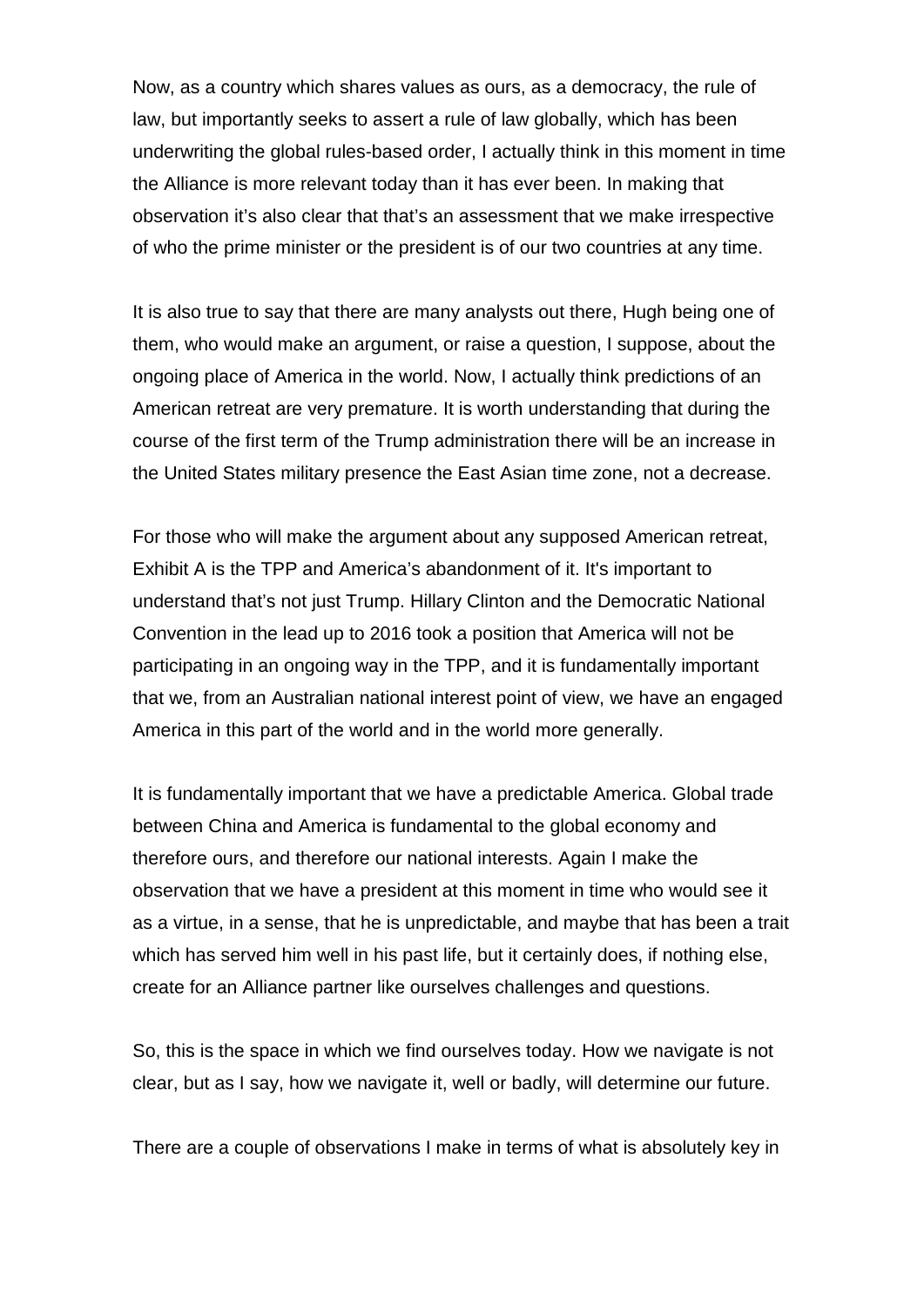terms of Australia's position in respect of those circumstances.

The first is that we need to be able to have a defence force which has Australia taken seriously. A commitment to spend two per cent of our GDP on defence is absolutely a bipartisan commitment and it is fundamental at this moment in time. If the challenging circumstances I described, in the uncertainty and volatility about them mean anything, it is that we must be making sure that we have the best defence force that we can in order to project Australia in those circumstances. So, that commitment from Labor is absolutely resolute and it is a really important dynamic in Australian politics and public policy today that there is a bipartisan commitment to this.

More than that, it's important that through the spending of that money and the re-equipping of our defence force that we do create a genuine Australian defence industry. It's not the subject of my speech today, but I make the point that it is really critical that in having a defence industry we have one which is underpinned by proper strategic rationale. It is not good enough to simply move down the path of the defence industry because as a particular government you've lost the car industry on your watch and you're using this as a proxy for industry policy in general. That is not a sustainable proposition. There needs to be a proper strategic rationale for why we should be making defence equipment in this country. Labor is committed to that, as we are to having a Defence industry unfold out of this period of re-equipping of the ADF through the spend of two per cent of GDP.

The second point is that we need to enhance – discover, maybe? - the leadership side of Australia's international personality. This is something that I don't think, through our history, we've done well.

There are some notable counter examples to my proposition. Gareth Evans and what he did around Cambodia - fantastic. What we did in East Timor – tremendous. Under the Howard Government, the RAMSI mission in Solomon Islands – great.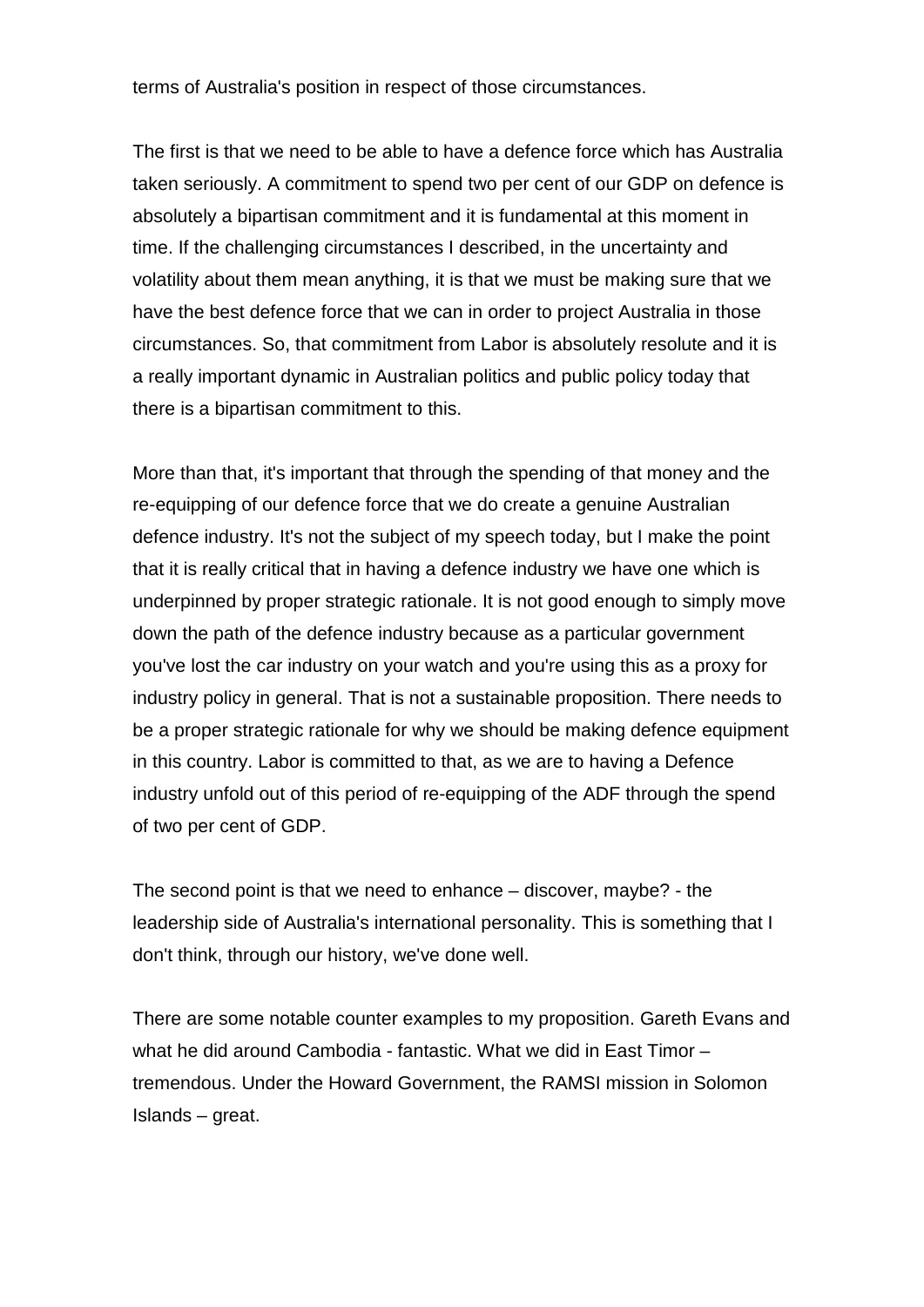But I actually think these tend to be the exceptions which prove the rule.

By and large, we are fantastic Alliance partner. We pull our weight. We're dutiful. We can be relied upon. We have capability and expertise. We're there. Our role in the Middle East is superb and it's acknowledged as such by the world.

But when we're asked to lead, we look at those parts of the world where we are preeminent, at that moment in our history we have tended to be shy. That is not going to get us through the challenging circumstances that we find right now.

It begs the question as to why that would be the case. I think there is a bit of an answer here: we are a New World country which never had an independence movement. Obviously, our indigenous population had tens of thousands of years of history, but the immigrant nation that we largely are today does not have 1,000 years of history like France and Britain which make it clear what they are on about as a nation. Nor do we have a national discussion such as occurred in the United States in the 1770s which made it clear why they wanted to become a nation - or for that matter the kind of discussion that occurred in Papua New Guinea in the late 1960s early 1970s which answered the question as to why they wanted to become a country.

We just kind of happened upon it, and so what we want to do as a nation, who we are and what we're all about, is a question which I actually think is underdone, and we really need to start working on it because it's going to be essential to putting ourselves in a position where we are able to do something – I'm not over-stating our power, but something - to shape the circumstances that we find ourselves in.

All too often I find that the kind of briefings and documents you get from our public service describe the world as though those happening to us as though we have no ability to have a say - and yet we do. We are not the United States, of course, but nor are we a tiny country. We're a middle power which can play big or we can play small. We have choices and we have an ability to shape our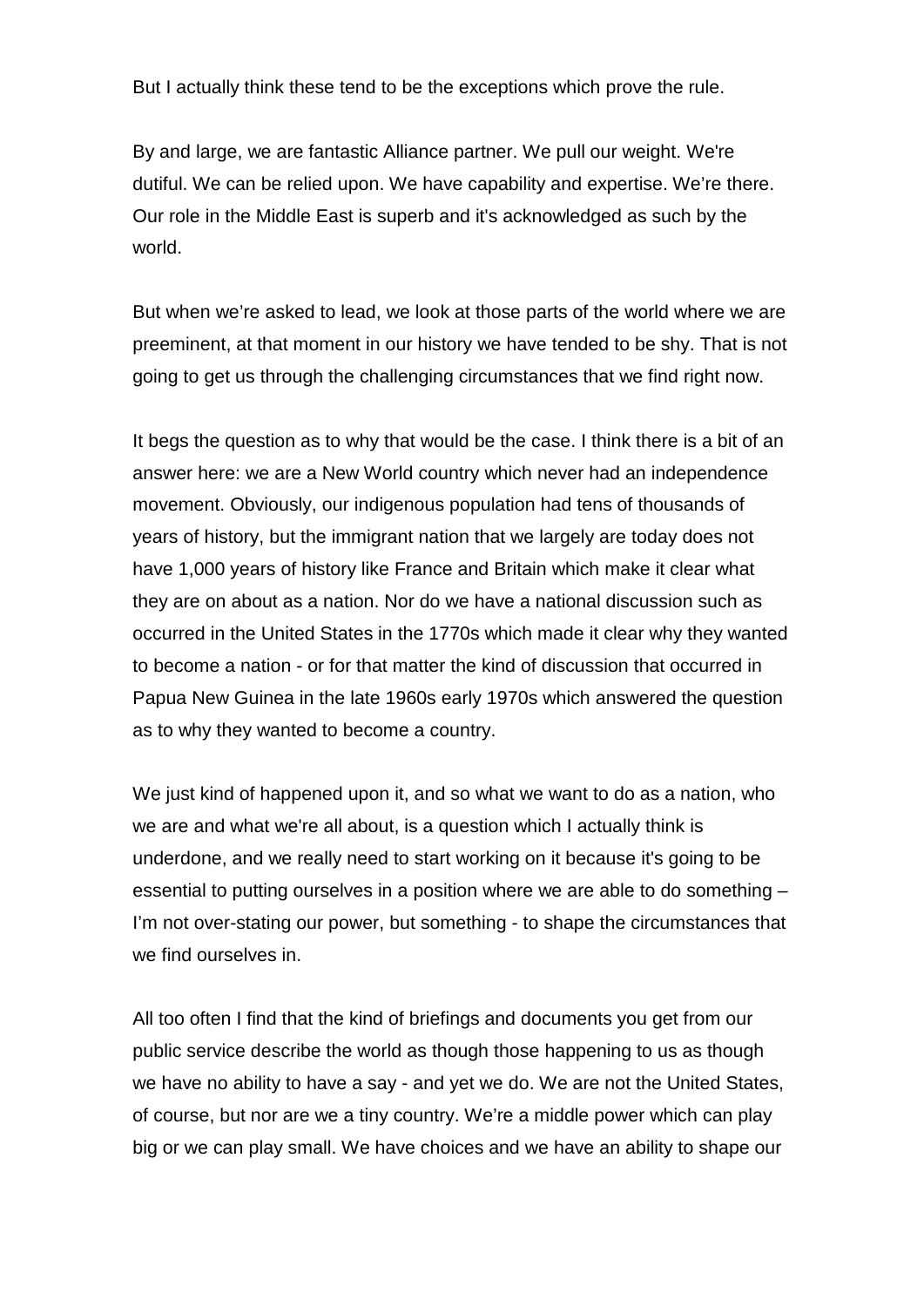own future.

It's not in making that observation to say that we've been getting this completely wrong. Again, far from it. I think Australia has been incredibly well-governed since Federation and that's evidenced by our prosperity and how wealthy we are relative to our population.

But it is to say that we have blind spots out there and we need to rectify them.

One of them has been the Pacific, and more than any other place the Pacific defines Australian leadership. I put it in these terms: when you think about the relationship that we have with the United States - which is a broad and deep relationship, it covers defence, covers education, covers scientific exchange by and large it is characterized, not unreasonably, by Australia looking to the US. It's a big country. We're 1/12th its size. It's a global superpower.

But it is actually a mutual relationship. There is one area where invariably the United States look to us for leadership within the Alliance, and that is the Pacific. That is the question on which they say to us 'tell us what it is you think we should do and we, the United States, will follow you'. And yet, by and large, when they've asked us that question over the decades we have stared at them and blinked.

The Pacific defines our leadership. It is the place which shows to America, and indeed to the world, what we look like as leaders, and so we need to be thinking deeply about it. We need to have an agenda there and we need to transformationally change the place of the Pacific in our world view so that it is absolutely front and centre.

Now, what we've seen in the last few months has been really positive about this. It has - the Pacific - started to assume a much greater influence in the way in which we are thinking about the world, but I fear that we need to get the motivation right.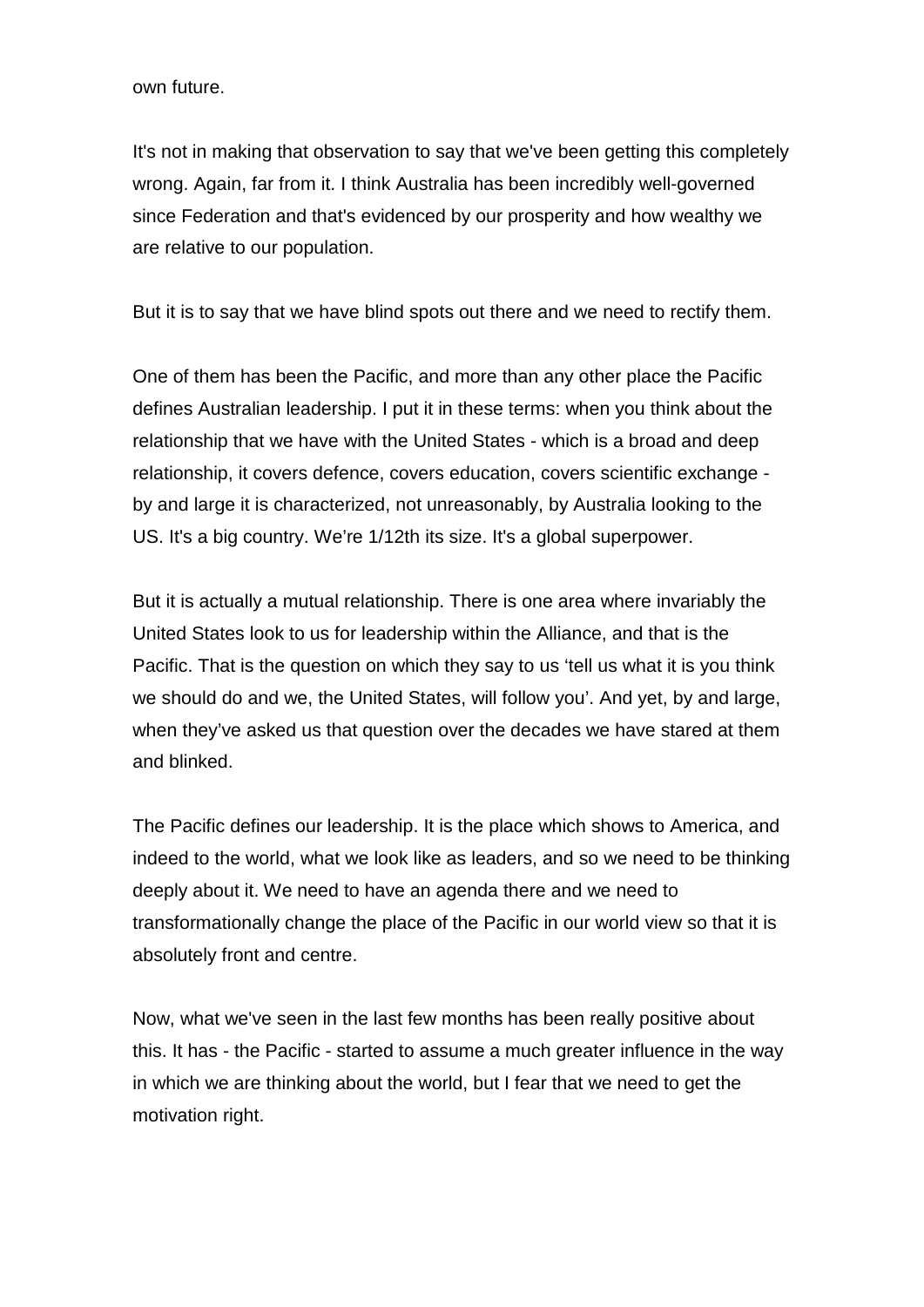Our engagement in the Pacific should not be motivated by the denial of anyone else. We don't get exclusive rights to the Pacific. Pacific countries are completely free to have relationships with whoever they want. If we turn up in the Pacific and our central proposition is 'we're here because we don't want them there', the cynicism in that proposition will be spotted by our Pacific brothers and sisters in a nanosecond.

Our engagement in the Pacific needs to be a listening engagement. It needs to be about them. It has to be about 10 million people who live in that part of the world and our guiding beacon should not be the prospect of somebody else having a base in the Pacific. It ought to be the fact that this part of the world, during the course of the millennium development goals, the period from 2000 to 2015, performed the worst. What that means is that on current trends by the time we get to the end of the 2020s it will be, in absolute terms, the leastdeveloped part of the world: the poorest nations, the worst social indicators, the highest maternal mortality rate, the lowest life expectancy. That's what we face if we do nothing

I actually think that has something to do with us. There are two countries in the world who got their independence from Australia. They're in the Pacific and they have within them the majority of the population of that part of the world. This has something to do with us.

That has to be our guiding motivation: that we are going to engage in this part of the world for them and our aspiration is seeing their prosperity improve.

We can do that. We can do it through a much more imaginative view about government service delivery. We can do it for a much more generous approach to how people in the Pacific can access our economy. We can do it through a much greater degree of military cooperation.

Leadership, though, is not just defined by what we do in the Pacific. It is also beyond that.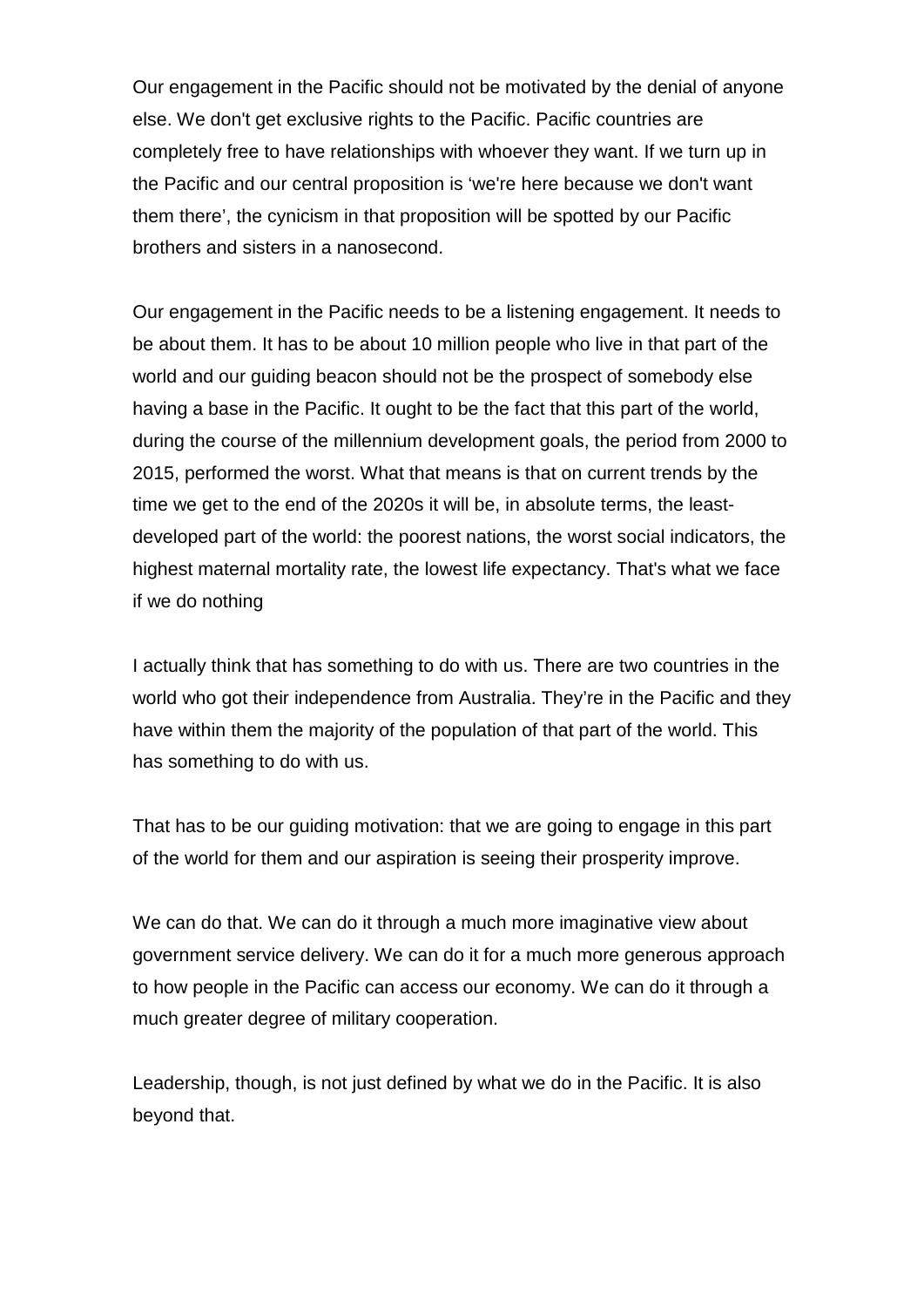ASEAN is a critical part of the world for Australia. It is a place where our opinion matters and a country like Indonesia is completely fundamental to our future.

Equally, at a time when we do face difficult strategic circumstances another obvious way forward is to be making friends with those countries which share our experience, countries like Japan. The trilateral between US, Japan, Australia greatly important going forward. So too is the Quad, those three countries plus India; Korea, critically important as well. All of that is about broadening our engagement, an engagement which has at its heart our engagement with the United States, to be sure, but which sees us going beyond the United States.

Now, I've never felt quite in the way I do now about the need for all of this, in detail, to be the subject of bipartisanship. There is no fundamental ideological difference between Christopher and I, or indeed anyone in the Conservatives and Labor about these questions. Nor are elections won or fought on these issues, but they are fundamental to our future and we do need to be thinking about not just having a sharing of the broad thrust of what I've been describing. We do that already.

We need to be building mechanisms and architectures within our own system of government which allows that bipartisanship to play out in a detailed way. We need agreement across the Australian polity in detail about exactly how we're going to go forward aspect of these issues; in respect of China; in respect of the United States; in respect of Australia's military capability; in respect of Australian leadership. We need that in detail.

Finally, what I want to say is this: next year we will face an election, and it's an election which I think actually has a fair bit at stake. In the world today, in the democratic world, at least, we are seeing a rise of populism unlike we've seen in my lifetime. By that I mean politicians who come to a room not seeking to win any hearts and minds, just seeking to understand what the room wants to hear and then saying. That's populism. In effect all the government becomes is a mirror. There's no aspiration to try and meet the challenges that our society